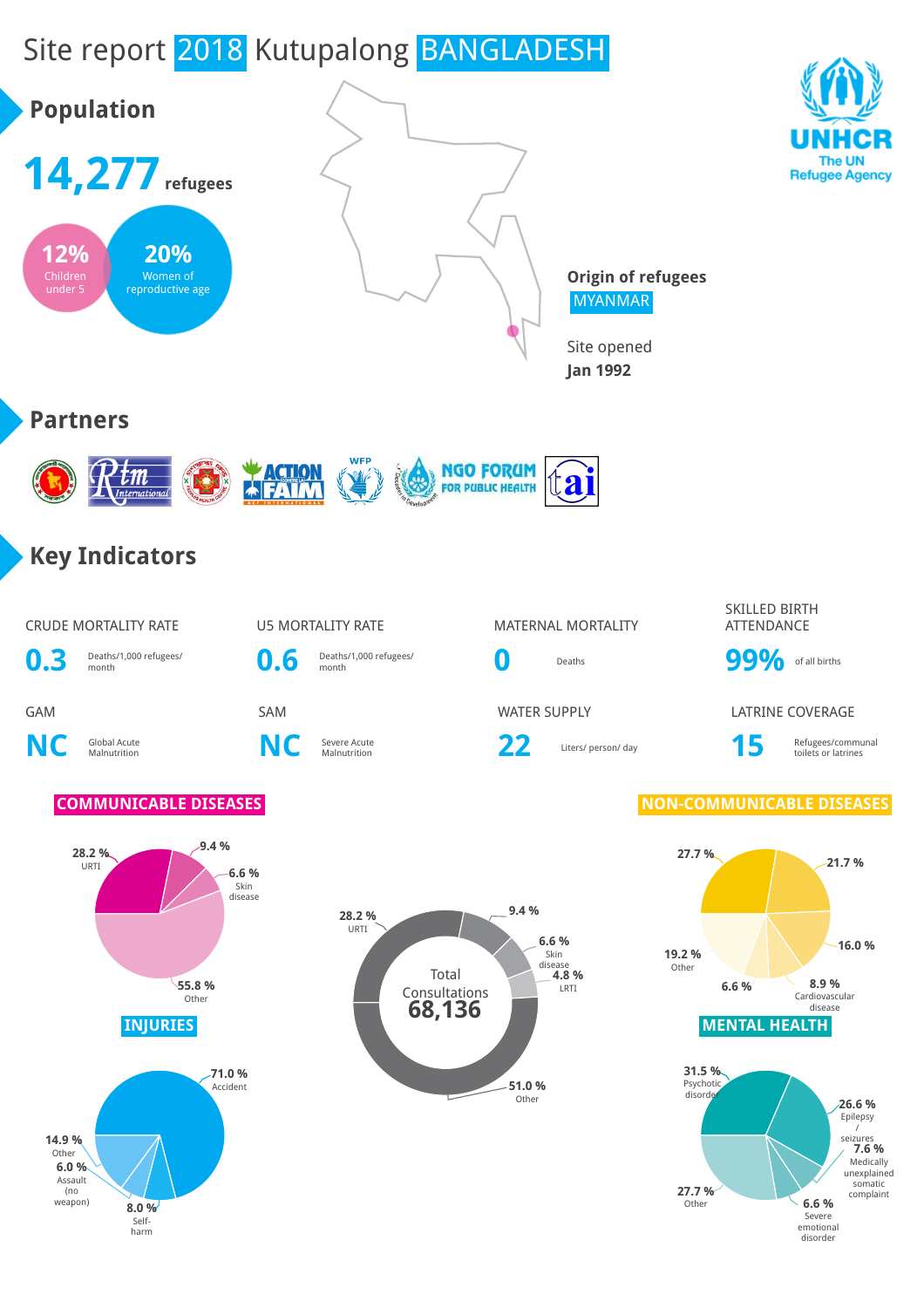### **Public Health**

| <b>HEALTH STAFFING</b>                                      | <b>INDICATOR</b> | <b>STANDARD</b> |           | <b>MORBIDITY</b>                                 | <b>INDICATOR</b> | <b>STANDARD</b> |   |   |
|-------------------------------------------------------------|------------------|-----------------|-----------|--------------------------------------------------|------------------|-----------------|---|---|
| Number of medical doctors                                   | 4                | 1: 50,000       | ◉         | Incidence of malaria among children under        | $\mathbf{0}$     |                 |   |   |
| Number of qualified nurses                                  | 12               | $1:$ < 10,000   | ◎         | Incidence of watery diarrhoea among              | 17               |                 |   |   |
| Number of community health workers                          | 14               | 1: 1,000        | A         | children under 5                                 |                  |                 |   |   |
| <b>ACCESS AND UTILIZATION</b>                               | <b>INDICATOR</b> | <b>STANDARD</b> |           | Incidence of pneumonia among children<br>under 5 | 75               |                 |   |   |
| Consultations per trained clinician per day                 | 62               | < 50            | ☺         | Incidence of pneumonia among over 5              | 19               |                 |   |   |
| Health utilisation rate (new visits / refugee /             | 4.1              | $1 - 4$         |           | Tuberculosis success rate                        | 90%              | < 90%           | ☑ |   |
| year)<br>Proportion of host population consultations        | 0%               |                 |           | Were any MDR/X-TB cases diagnosed among<br>PoCs? | Yes              | <b>No</b>       | ☺ |   |
| <b>MORTALITY</b>                                            | <b>INDICATOR</b> | <b>STANDARD</b> |           | <b>VACCINATION</b>                               | <b>INDICATOR</b> | <b>STANDARD</b> |   |   |
| <b>Crude Mortality Rate</b><br>(CMR) (/1000/month)          | 0.3              | < 0.75          | $\bullet$ | Full vaccination coverage                        | 97%              | $< 95\%$        |   |   |
| <b>Under-five Mortality Rate</b><br>(U5MR) (/1000/month)    | 0.6              | $< 1.5$         | Ø         | Measles vaccination coverage                     | 95%              | < 95%           |   | Ø |
| <b>Infant Mortality Rate</b><br>(IMR) (/1000 livebirths)    | 26.3             | < 30            | $\bullet$ | Source of vaccination data                       | <b>HIS</b>       |                 |   |   |
| <b>Neonatal Mortality Rate</b><br>(NNMR) (/1000 livebirths) | 17               | < 20            | $\bullet$ | <b>IN-PATIENT DEPARTMENT (IPD)</b>               | <b>INDICATOR</b> | <b>STANDARD</b> |   |   |
| <b>OUTBREAK ALERT AND RESPONSE</b>                          | <b>INDICATOR</b> | <b>STANDARD</b> |           | Average length of stay (days)                    | 2.4              |                 |   |   |
| Proportion of outbreaks investigated within 48<br>hours     |                  | 100%            |           | Case fatality rate                               | 0.0              |                 |   |   |
| Number of outbreaks reported                                | $\mathbf 0$      |                 |           | Hospitalisation rate                             | 79.4             | $50 - 150$      |   |   |

## **Reproductive Health**

| <b>ANTENATAL CARE</b>                                                                     | <b>INDICATOR</b> | <b>STANDARD</b> |   | <b>FAMILY PLANNING</b>                                                      | <b>INDICATOR</b> | <b>STANDARD</b> |   |
|-------------------------------------------------------------------------------------------|------------------|-----------------|---|-----------------------------------------------------------------------------|------------------|-----------------|---|
| Antenatal care coverage                                                                   | 75%              | > 90%           | Ω | Contraceptive prevalence rate                                               | 98%              | $\geq 30\%$     |   |
| Coverage of antenatal tetanus vaccination                                                 | 38%              | >95%            | Ω | Source of contraceptive prevalence data                                     | <b>HIS</b>       |                 |   |
| <b>DELIVERY CARE</b>                                                                      | <b>INDICATOR</b> | <b>STANDARD</b> |   | SEXUAL AND GENDER-BASED VIOLENCE (SGBV)                                     | <b>INDICATOR</b> | <b>STANDARD</b> |   |
| Proportion of births attended by skilled<br>personnel                                     | 99%              | $\geq 90\%$     | Ø | Total number of reported rapes                                              | 4                |                 |   |
| Proportion of births conducted by caesarean<br>section                                    | 5%               | $5 - 15%$       |   | Proportion of eligible rape survivors provided<br>with PEP within 72 hours  | 100%             | 100%            |   |
| Proportion of newborn infants with low birth<br>weight (<2500 gs) (weighed within 72 hrs) | 10%              | < 15%           |   | Proportion of eligible rape survivors provided<br>with ECP within 120 hours | 0%               | 100%            | ☎ |
| Proportion of teenage pregnancies                                                         | 13%              |                 |   | SEXUALLY TRANSMITTED INFECTIONS (STIS)                                      | <b>INDICATOR</b> | <b>STANDARD</b> |   |
| Still birth rate (/ 1000 total births / month)                                            | $\overline{2}$   |                 |   | Number of genital ulcer diseases                                            | $\Omega$         |                 |   |
| Number of maternal deaths                                                                 | $\Omega$         |                 |   | Number of Pelvic Inflammatory diseases                                      | O                |                 |   |
| Proportion of maternal deaths investigated<br>within 48 hours                             |                  | 100%            |   |                                                                             |                  |                 |   |